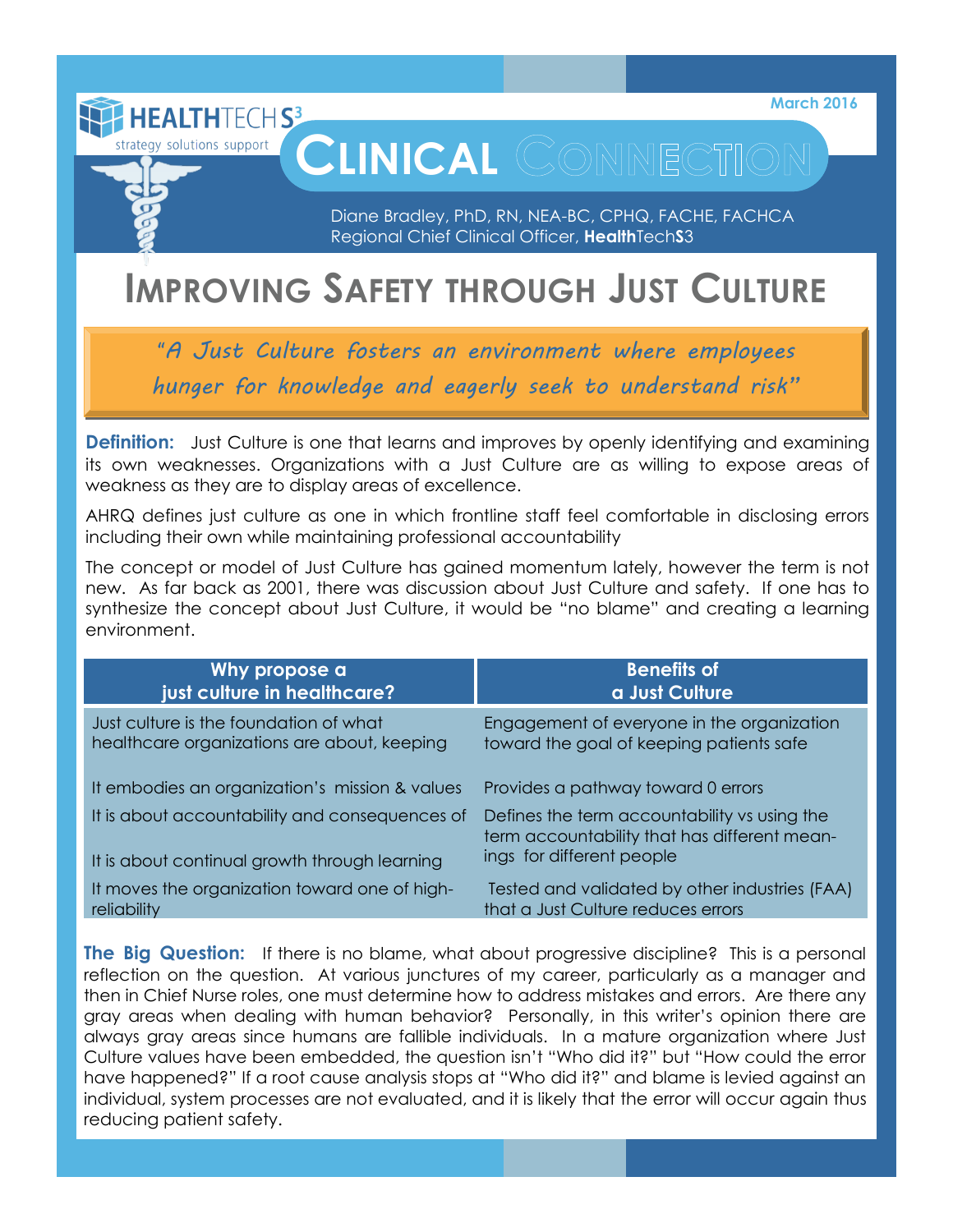*"People make errors, which lead to accidents. Accidents lead to deaths. The problem is seldom the fault of the individual; it is the fault of the system. Change the people without changing the system and the problem will continue."*

Don Norman—Author, the Design of Everyday Things.

Again, reflecting on my career, it was brought to my attention twice that I had made an error; one was the wrong IV hung, and the second was as a student when an ampule of morphine broke in my hand. It's a long story that I won't bore you with. After 35 years as a nurse, I can confidently say that I am certain that I made more than two errors. Generally, there are three reasons why I only know of two occurrences. First, other errors were never discovered; second, my colleagues discovered the error, corrected it and never reported it, and third, my colleagues did not want to get me in trouble. Trouble is the operative word. Sadly, punishment has been the usual outcome of errors. With the inception of a Just Culture, blame and punishment can be an outcome of the past. There's work to do on many fronts, such as Boards of Nursing and regulatory agencies, to shift the paradigm.

#### **Philosophical Change**

David Marx is the first person who coined the term Just Culture as it relates to accountability and safety. Marx is a mechanical engineer and an attorney. His work began at Boeing where he performed failure mode and effects analyses on aircraft. Obviously, his work has contributed to aircraft safety. In addition, he has branched out to help health care organizations and regulators understand modern risk management methodologies. Marx developed the Just Culture Algorithm™ which provides a series of pathways to assist organizations in responding to errors.

He uses the term "simple errors" and defines these as "slips, lapses or trips" because he

believes that competent people experience sensory overloaded or become distracted, thus causing the slips. Marx suggests looking at processes versus people when slips occur. It is his belief that barriers and redundancies cause the slips. Take a moment and think about this from a practical point of view.

Example: A patient presents to the ED stating that she is having an allergic reaction. A nurse takes her vital signs, blood pressure and pulse are elevated. The ED physician evaluates the patient, and orders Epi 0.3 cc sq. The nurse is assigned to a large number of patients since the ED is very busy, so she asks her colleague, a float nurse, to administer the Epi. The float nurse draws up the Epi and administers the medication through the patient's IV. The patient complains to the assigned nurse that her heart feels like it is pounding out of her chest and her face is cherry red. The patient says the other nurse gave her the medication in the tubing, and shows the assigned nurse where the medication was administered. The assigned nurse checks with the float nurse and they review the order. The float nurse insists she gave the medication sq as ordered. An investigation takes place, and the float nurse continues to say she administered the Epi sq. What do you do if you believe in a Just Culture?

Answer: According to the Just Culture model, the float nurse displayed reckless behavior. There was conscious disregard for usual and safe practice of checking the order and administering Epi for an allergic reaction sq. She did not determine the level of risk of her behavior which would justify remedial education along with progressive discipline.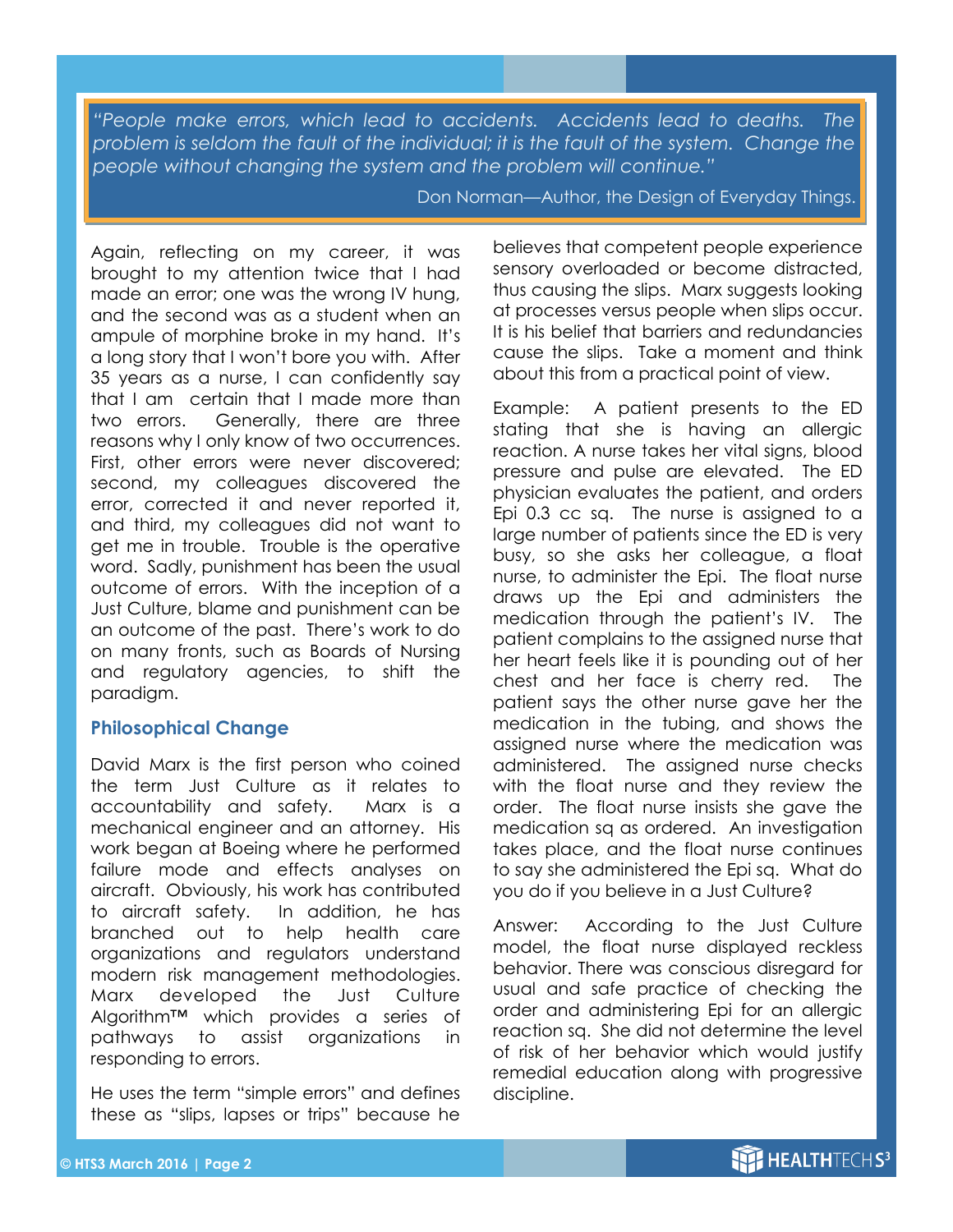Marx discusses four key behavior concepts which serve as the structure for the model:

- 1. Human error affected by processes, environment, procedures, education
- 2. Negligence choice is made that risk is believed to be justified or insignificant
- 3. Reckless conduct conscious disregard for risk
- 4. Knowing violations there is intentional violation of rules

Each organization is responsible for keeping patients safe, designing safe systems, aligning cost with efficiencies and effectiveness of processes, providing equitable care in a dignified manner, and producing favorable outcomes.

### **Implementing a Just Culture – The Journey**

Since most health care workers have "grown up" with a punitive system, it is critical to change the culture to one of continually improving processes that support patient safety, and eliminating blame. Naturally, it starts from the top. The Executive Team will need to make the decision to create a Just Culture along with living the journey remembering that a culture change can take 3-5 years.

Many who are reading this Clinical Connection probably recall the Miracle on the Hudson when a US Airways jet encountered a flock of birds that caused the engines to fail. Captain Chesley Sullenberger executed a successful landing on the Hudson River, but few know that in his suitcase there was a book on Just Culture. Interestingly enough, the airline industry has focused on developing a Just Culture, resulting in improved safety. During 2015, the airline accident rate was the equivalent of only one major accident for every 3.1 million flights, according to the International

Air Transport Association that is the trade group for the world's carriers. The IATA also reported that the number of major accidents was down nearly 12% compared to 2014 and the number of fatalities caused by those accidents dropped to 136 deaths compared with 641. About 3.5 billion people flew safely on 37.6 million commercial flights in 2015. Health care should be able to learn from the successes of the airlines.

The first step of the journey is to maintain a commitment to safety at every level. The commitment allows the organization to respond proactively and minimizes a reactive approach to safety. The second step is to collect, analyze and develop strategies to reduce and ultimately eliminate adverse patient outcomes. Third, investigate Systems Analysis Theory that focuses on human behavior, and includes familiar topics such as root cause analysis, slips versus mistakes, and the Swiss cheese model. Finally, build the infrastructure to support the commitment to safety because without it you will not be able to accomplish your goals.